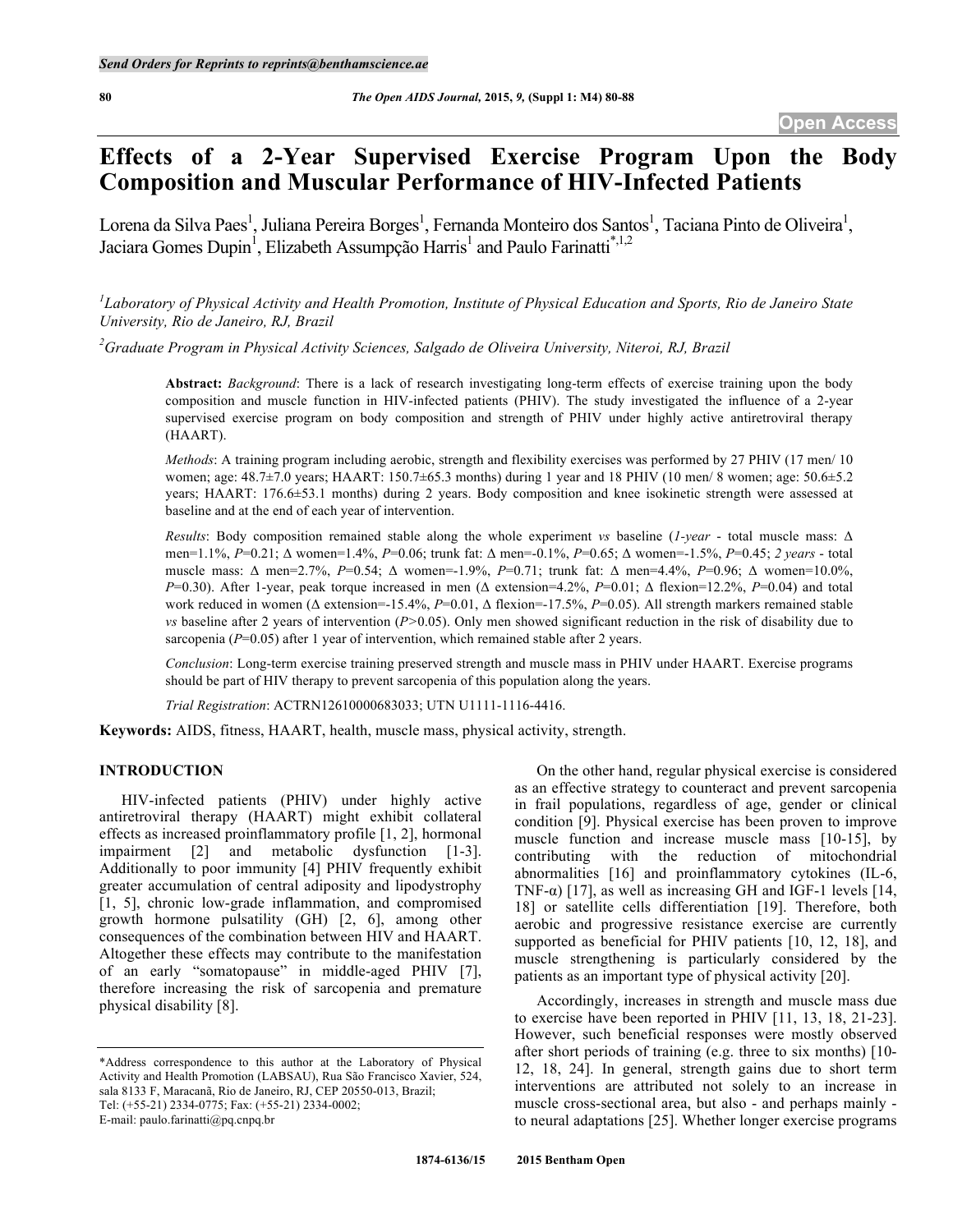would be capable to improve the muscle function in PHIV, and the extent to which this response would be related to sustained increase in muscle mass is yet to be defined.

Therefore, the purpose of this pre-post trial was to investigate the effects of a 2-year supervised exercise program upon the muscle strength and body composition of PHIV under HAART. We also assessed the prevalence of sarcopenia in these patients, based on cut-off points previously proposed [26, 27]. It has been hypothesized that the exercise program would induce gains in strength performance and muscle mass of PHIV, therefore reducing the prevalence and risk for disability due to sarcopenia.

## **METHODS**

## **Subjects**

Sixty-seven previously sedentary PHIV (48 men and 19 women) attending the infectious diseases outpatient clinic of the Pedro Ernesto Hospital of the University of Rio de Janeiro State, Brazil (HUPE-UERJ) initially volunteered for the study  $(57.5\pm6.0 \text{ years}; 64.0\pm12.1 \text{ kg}; 1.66\pm0.1 \text{ m}).$ Eligible subjects should be older than 18 years-old and be under HAART treatment for at least 12 months. Exclusion criteria were: a) AIDS diagnosis; b) cerebral toxoplasmosis or any infectious diseases compromising the central nervous system; d) use of anabolic hormone therapy or ergogenic resources to gain muscle mass; e) cardiovascular, respiratory, bone, muscle, or joint problems that could limit physical function; f) less than 75% of attendance to the exercise sessions.

The PHIV were assigned into gender groups: HIV- men (HIV-M) and HIV-women (HIV-W). We considered as control reference the baseline data assessed before the exercise intervention. Due to ethical reasons, patients with less than 75% of attendance to the planned exercise sessions continued to exercise and therefore could not be regarded as drop-outs. In other words, only their data were not considered in the study due to low attendance.

Fig. (**1**) illustrates sample selection and drop-outs throughout the study. From the 67 initial volunteers, 10 were considered as not eligible according to exclusion criteria, since they exhibited cardiovascular disease (1 man), intermittent claudication (1 man), neurologic problems due to recent toxoplasmosis (3 men), or poor compliance to HAART (3 men and 2 women). After two years, 28 PHIV (23 men and 7 women) dropped out due to specific clinical and personal issues as work activities, disease, surgeries, motivation (i.e. family, travelling, reduced mood), or difficult access to the exercise facilities (i.e. traffic or long distance). Data from another 11 subjects (7 men and 2 women) were excluded from the analysis due to insufficient attendance (< 75% of exercise sessions), but these patients continued to exercise. In brief, 27 patients were assessed after 1-year experiment (17 men and 10 women;  $48.7\pm7.0$ years) and from these, 18 patients completed two years of intervention (10 men and 8 women; 50.6±5.2 years).

The study protocol was approved by institutional ethics committee and all volunteers gave informed written consent before participation in the study, according to the recommendations of the Helsinki Convention.

## **Experimental Design**

The supervised exercise program took place between 2011 and 2013 and included aerobic, strength and flexibility exercises at the University of Rio de Janeiro State (UERJ) facilities. Participants were individually supervised by their physician assistants, in order to control their immunological status and drug therapy. The supervised exercise program took place three times per week, either in the morning or afternoon, according to patients' best convenience. Training sessions occurred in all months of the year, except for a vacation interval from mid December to mid January. During this period the patients were recommended to keep physically active, by performing light tasks as walking or cycling. As part of the exercise program evaluations, all PHIV had their body composition and strength routinely assessed every year. Data were obtained in two visits to the laboratory, always in the morning period (8:00 to 11:00 a.m.). In the first visit the body composition was assessed by means of dual energy X-ray absorptiometry (DXA). After 24 to 72 h patients performed the isokinetic strength tests.

## **Body Composition Assessment**

The DXA was used to assess whole and regional body composition (Hologic QDR 4500, Hologic<sup>TM</sup>, Bedford, MA, USA). The DXA allows assessing body composition changes due to long-term infection and HAART, as the uneven distribution of fat, osteopenia and reduced skeletal muscle mass. The equipment was calibrated according to manufacturer instructions. Subjects were scanned in the supine position using standard protocols. Scans were performed in high resolution and analyzed by the same trained technician. Principles underlying DXA analyses were described elsewhere [28].

## **Isokinetic Strength Assessment**

The strength of lower limbs was measured using a Biodex System 4 PRO isokinetic dynamometer (Biodex<sup>TM</sup> Medical Systems Inc., Shirley, NY). Calibration of the equipment was performed according to the manufacturer's specifications before every testing session. Prior to the tests the participants performed a specific warm-up in the isokinetic dynamometer (15 repetitions with angular velocity fixed at  $120^{\circ}.s^{-1}$ ).

The maximal isokinetic force protocol involved knee extensors and flexors in concentric-eccentric muscle action with the dominant limb. The range of motion varied between  $0^{\circ}$  to  $90^{\circ}$  with execution speed fixed in  $60^{\circ}$ .s<sup>-1</sup>. Subjects were verbally encouraged to perform maximal effort during 3 sets of 10 repetitions with 120 s intervals between sets. Peak torque, power output and total work were measured as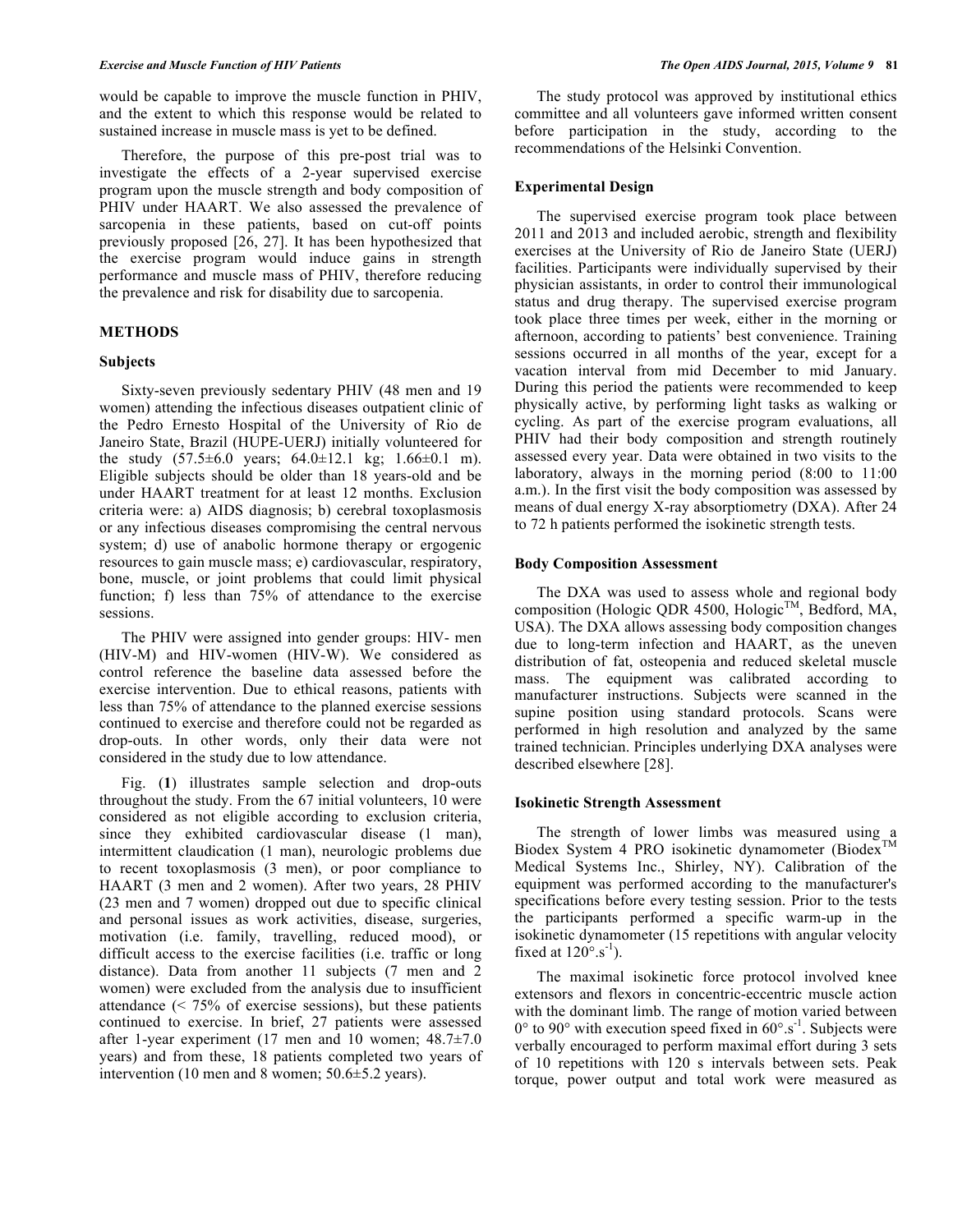

**Fig. (1).** Flowchart of sample selection.

indicators of force production and muscular resistance capacity. Percent delta  $(\Delta\%)$  was used to calculate variations in each variable over the years. All tests were considered as valid only when the coefficient of variation between sets was lower than 15% as described elsewhere [29].

## **Sarcopenia Cut Off Points**

The lean mass (Kg) of legs and arms was used to calculate the appendicular skeletal muscle mass (ASM). Cutoff values for sarcopenia proposed by Baumgartner *et al*. [26] in each sex were defined as values two standard deviations below sex-specific means from reference data for young adults aged 18-40 years obtained in the Rosetta Study [30]. Cut-off points considering the ratio between ASM and height squared were of 7.26 kg/m<sup>2</sup> for men and 5.45 kg/m<sup>2</sup> for women were adopted to classify individuals as sarcopenic. Janssen *et al*. [27] normalized the total skeletal muscle mass (SMM) for height (muscle mass (kg)/height  $(m)^2$ ) and termed it as SMM index. Cut-off points of 5.76-6.75 and  $\leq$ 5.75 kg/m<sup>2</sup> were reported to denote SMM index related to moderate to high risk of disability from sarcopenia in women. The corresponding values for men were 8.51- 10.75 and  $\leq 8.50$  kg/m<sup>2</sup>.

These indices were created considering that the functional capacity related to a given amount muscle mass depends on individual body dimensions. Therefore, in Baumgartner and Janssen indices the muscle mass (appendicular and total, respectively) are related to height squared. The specific meaning of these indices also differ -

while Baumgartner *et al*. [26] proposed cut off points to identify sarcopenia, the major concern of Janssen *et al*. [27] was to classify the risk for disability due to such important loss of muscle mass.

## **Exercise Intervention**

Typically, participants trained three times per week in 60 to 90 min sessions including aerobic, resistance and flexibility exercises, as described elsewhere [11]. Aerobic training was performed on cyclo-ergometer or treadmill for 30-40 min at moderate intensity [50-80% reserve heart rate] to avoid possible exercise-induced immunodepression [31]. Resistance training included 8 to 10 single and multi-joint exercises (free weights and machines) for the upper and lower body, performed with 2 to 3 sets of 12 to 15 repetitions and load corresponding to 80-90% of 12 repetition maximum. The workload was adjusted every two months as described elsewhere [11, 32]. At the end of the sessions participants performed stretching exercises for the major joints using the static method [2 sets of 6 to 8 exercises with 30-s duration]. All training sessions were supervised by exercise specialists on a one-to-one basis or in small groups (4-5 subjects per instructor).

#### **Statistical Analysis**

Normal distribution of data was confirmed by the Kolmogorov-Smirnov test and therefore results are presented as means  $\pm$  standard deviations. Comparisons between groups were performed by repeated measures ANOVA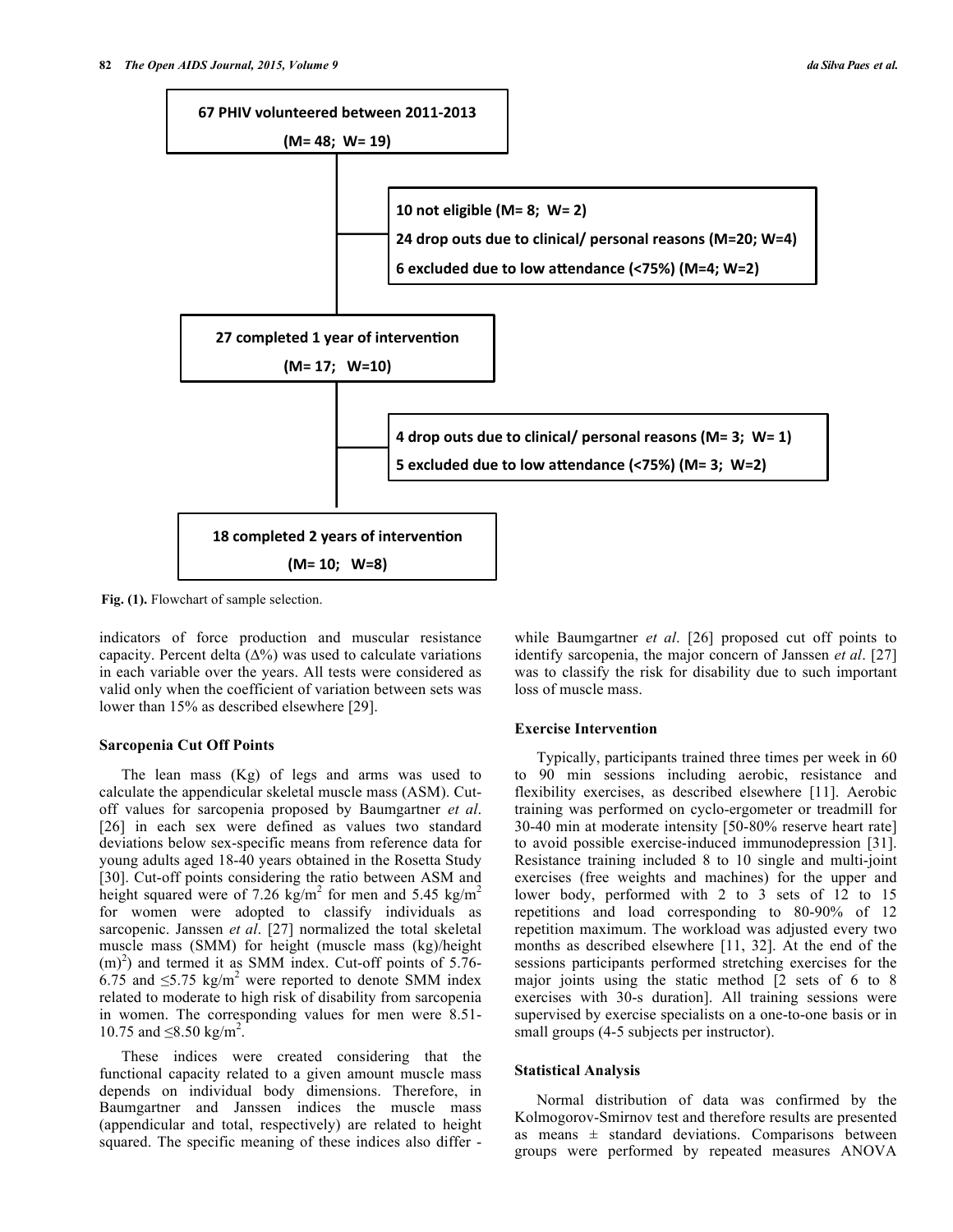followed by Bonferroni *post-hoc* verifications in the event of significant *F* ratios. Chi-square  $(\chi^2)$  was used to compare the pre *vs* post-intervention frequency of sarcopenia in the total sample and gender groups. All calculations were performed using the Statistica 7.0 software (Statsoft<sup>TM</sup>, Tulsa, OK, USA) and the probability level for statistical significance was set at  $P \leq 0.05$ .

# **RESULTS**

#### **Program Adherence**

An achieved statistical power of 0.793 for an effect size of 2.5 was obtained by performing a *post hoc* analysis (GPower version 3.0.10; Kiel, University of Kiel, Germany) based on the given sample size and predefined *P* value. No case of AIDS diagnostics or death was reported during the study, nor injuries or problems due to the exercise intervention. As aforementioned, 27 PHIV completed 1 year of intervention (17 men and 10 women) and 18 completed 2 years of this intervention (10 men and 8 women). The average adherence of those who remained in the study was 81% and 79% for 1 year and 2 years training groups, respectively. All PHIV were under HAART for at least 80 months (150.7±65.3 months).

## **Clinical Conditions and Body Composition**

Baseline subjects' characteristics and relative variation throughout 2 years of intervention with regard to clinical conditions and body composition are presented in Tables **1** and **2** for men and women, respectively. At baseline the viral load was undetectable (<50 copies/mL) for most patients. Only two men presented values above this cut-off point in 2011 and 2012 (2095 and 81 copies; 2518 and 3451 copies) and one man in 2013 (388 copies). All women showed undetectable viral load throughout the whole training period. T CD4+ count did not alter with the intervention 1 year later (men:  $\Delta\% = 17.7$ , P=0.51,  $\Delta\% = 18.8$  and  $\Delta\% = 12.7\%$  and women=0.82) and 2 years later (men:  $\Delta\%$ =12.7, P=0.71 and women:  $\Delta\% = 4.2$ , P=0.98).

In regards to the muscle mass after 1 year of training program, slight albeit non significant increases have been observed in SMM (men:  $1.1\%$ , P=0.21 and women:  $1.4\%$ , P=0.06) and ASM (men: 1.5%, P=0.20 and women: 0.4%, P=0.71). The trunk fat remained quite stable in both men (- 0.1%, P=0.65) and women  $(-1.5\% , P=0.45)$ . In the 2-years intervention group, SMM, ASM and body fat were maintained without expressive variations in both gender groups (Tables **1** and **2**). Total muscle mass index (SMM index) applied to calculate sarcopenia cut-off points also remained stable over 1-year (men P=0.07; women: P=0.71) and 2-years of intervention (men P=0.14; women: P=0.86).

## **Strength Performance**

Table **3** depicts markers of strength performance obtained in the isokinetic strength assessment. After 1 year of intervention, men presented significant increase in the maximal strength (peak torque) in relation to baseline, in both EXT and FLX  $(\Delta\% = 4.2\% , P = 0.01; \Delta\% = 12.2\% ,$ 

**Table 1. Baseline and relative changes (∆%) in clinical conditions and body composition in men.**

|                                | 1 Year $(n=15)$ |                                  |                          | 2 Years $(n=8)$ |                                  |                            |                                   |         |  |
|--------------------------------|-----------------|----------------------------------|--------------------------|-----------------|----------------------------------|----------------------------|-----------------------------------|---------|--|
| <b>Variables</b>               | <b>Baseline</b> | $\Delta\%$ Baseline vs<br>1 Year | $P-Value$                | <b>Baseline</b> | $\Delta\%$ Baseline vs<br>1 Year | $\Delta\%$ 1 vs<br>2 Years | $\Delta$ % Baseline vs<br>2 Years | P-Value |  |
| Age (years old)                | 47.0(7.5)       | $\overline{\phantom{0}}$         | $\overline{\phantom{0}}$ | 48.8(5.7)       | $\overline{\phantom{0}}$         | $\overline{\phantom{0}}$   |                                   |         |  |
| Time of HIV infection (months) | 187.2(75.1)     | -                                | $\overline{\phantom{m}}$ | 217.5(72.1)     | $\overline{\phantom{0}}$         | $\qquad \qquad -$          | $\overline{\phantom{m}}$          | -       |  |
| Time of HAART (months)         | 169.7(71.2)     | $\overline{\phantom{0}}$         | $\overline{\phantom{m}}$ | 198.0 (59.8)    | $\overline{\phantom{0}}$         | $\qquad \qquad -$          | $\qquad \qquad -$                 | -       |  |
| $T \text{ CD4+ (cell/mm^3)}$   | 663.8 (311.2)   | 17.7%                            | 0.51                     | 767.9 (336.5)   | 18.8%                            | $-12.7%$                   | 12.7%                             | 0.71    |  |
| <b>Body Composition</b>        |                 |                                  |                          |                 |                                  |                            |                                   |         |  |
| Body weight (kg)               | 69.2(10.4)      | $3.0\%$                          | 0.17                     | 66.1(6.9)       | 7.5%                             | 2.1%                       | 9.7%                              | 0.57    |  |
| BMI (kg/m <sup>2</sup> )       | 22.8(2.8)       | 2.6%                             | 0.24                     | 22.6(2.0)       | 2.2%                             | 2.5%                       | 4.0%                              | 0.92    |  |
| $SMM$ (kg)                     | 51.8(3.8)       | 1.1%                             | 0.21                     | 51.7(2.0)       | 2.0%                             | 0.7%                       | 2.7%                              | 0.54    |  |
| $ASM$ (kg)                     | 24.2(2.9)       | 1.5%                             | 0.20                     | 24.4(1.3)       | 1.9%                             | 2.0%                       | 3.9%                              | 0.75    |  |
| Body fat $(\% )$               | 21.9(7.8)       | 12.1%                            | 0.48                     | 21.7(8.2)       | 1.8%                             | 5.8%                       | 7.1%                              | 0.73    |  |
| Trunk fat $(\% )$              | 27.7(11.1)      | $-0.1\%$                         | 0.65                     | 28.8(12.1)      | 2.4%                             | 3.8%                       | 4.4%                              | 0.96    |  |
| Fat mass (kg)                  | 15.4(6.9)       | 4.5%                             | 0.55                     | 16.9(4.9)       | $-6.3%$                          | 7.9%                       | 0.6%                              | 0.78    |  |
| BMD(%)                         | 1.06(0.1)       | 0.1%                             | 0.90                     | 1.03(0.0)       | 0.5%                             | 1.1%                       | 1.6%                              | 0.85    |  |
| <b>Muscle Mass Indexes</b>     |                 |                                  |                          |                 |                                  |                            |                                   |         |  |
| ASM index $(kg/m2)$            | 7.8(0.7)        | 3.1%                             | 0.21                     | 7.9(0.2)        | 3.3%                             | 1.3%                       | 4.5%                              | 0.35    |  |
| SMM index $(kg/m2)$            | 8.4(0.8)        | 5.6%                             | 0.07                     | 8.5(0.3)        | 3.4%                             | $-2.4%$                    | $0.8\%$                           | 0.54    |  |

Baseline values shown as mean (standard deviation) and variations as average percent delta ( $\Delta\%$ ). BMI: body mass index, ASM: appendicular skeletal muscle mass, SMM: total skeletal muscle mass, BMD: bone mineral density, ASM index: Appendicular skeletal muscle mass index adopted for sarcopenia cut-off points (Baumgartner *et al*. [26]), SMM index: Total skeletal muscle mass index adopted for sarcopenia cut-off points (Janssen *et al*. [27]).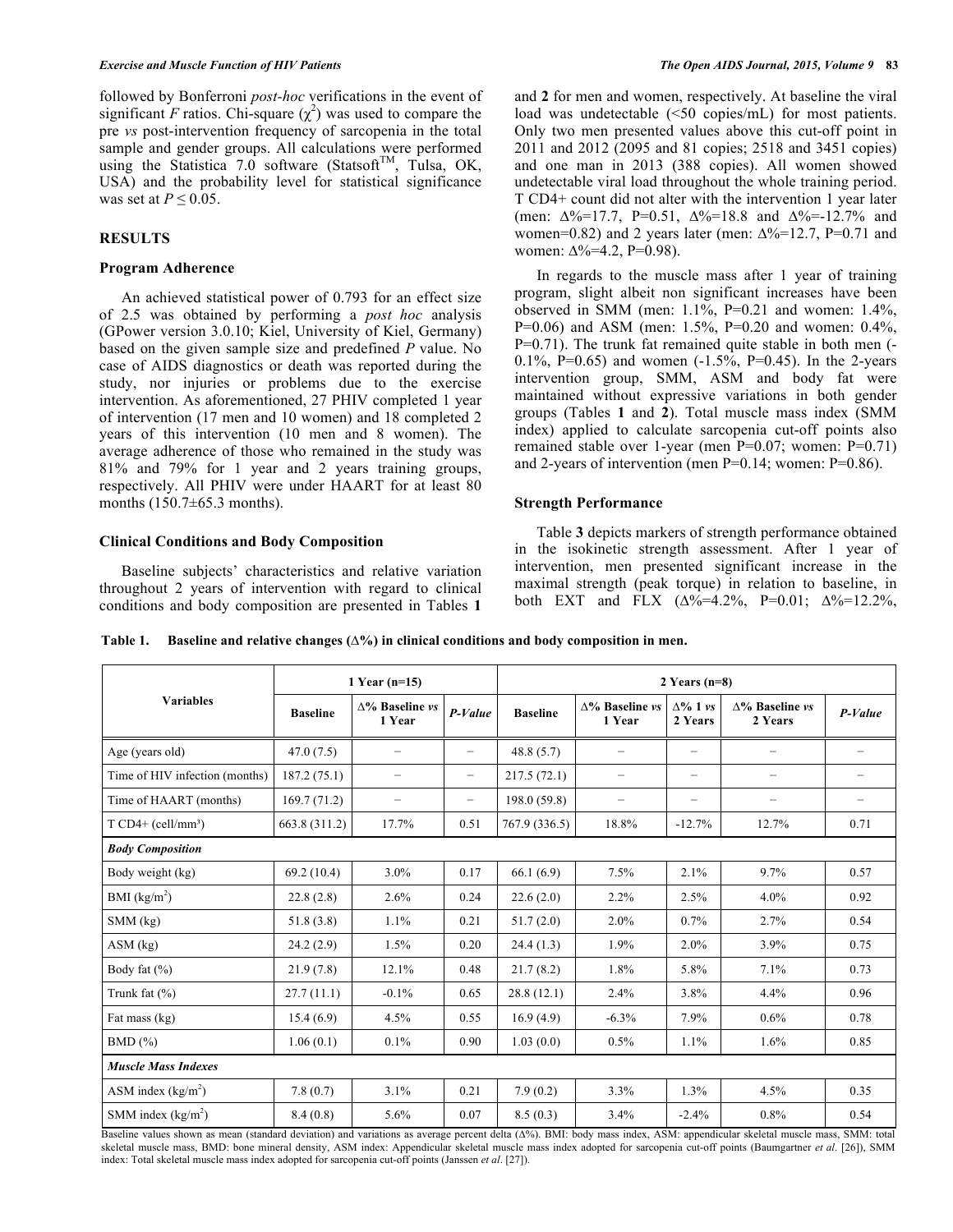|                                | 1 Year $(n=10)$ |                                  |                          | 2 Years $(n=7)$ |                                  |                            |                                   |                   |  |
|--------------------------------|-----------------|----------------------------------|--------------------------|-----------------|----------------------------------|----------------------------|-----------------------------------|-------------------|--|
| <b>Variables</b>               | <b>Baseline</b> | $\Delta$ % Baseline vs<br>1 Year | $P-Value$                | <b>Baseline</b> | $\Delta\%$ Baseline vs<br>1 Year | $\Delta\%$ 1 vs<br>2 Years | $\Delta\%$ Baseline vs<br>2 Years | $P-Value$         |  |
| Age (years old)                | 50.3(5.3)       | -                                | $\overline{\phantom{m}}$ | 52.0(4.4)       | $\qquad \qquad -$                | -                          | $\qquad \qquad -$                 |                   |  |
| Time of HIV infection (months) | 157.3 (68.2)    | $\qquad \qquad -$                | $\qquad \qquad -$        | 188.0 (55.6)    | $\qquad \qquad -$                | -                          | $\qquad \qquad -$                 | -                 |  |
| Time of HAART (months)         | 121.3(43.4)     | $\qquad \qquad -$                | $\overline{\phantom{m}}$ | 148.0(24.7)     | $\qquad \qquad -$                | $\qquad \qquad -$          | $\qquad \qquad -$                 | $\qquad \qquad -$ |  |
| $T \text{ CD4+} (cell/mm^3)$   | 724.8 (393.2)   | 1.9%                             | 0.82                     | 786.2 (307.2)   | 10.8%                            | $-6.9%$                    | 4.2%                              | 0.98              |  |
| <b>Body Composition</b>        |                 |                                  |                          |                 |                                  |                            |                                   |                   |  |
| Body weight (kg)               | 56.2(10.4)      | 1.3%                             | 0.09                     | 59.4 (10.7)     | $-0.2%$                          | 1.6%                       | 1.4%                              | 0.48              |  |
| BMI (kg/m <sup>2</sup> )       | 23.1(3.8)       | $-1.5%$                          | 0.54                     | 24.1(3.7)       | $-2.9$                           | 1.6%                       | $-1.2%$                           | 0.60              |  |
| $SMM$ (kg)                     | 36.9(3.8)       | 1.4%                             | 0.06                     | 38.7(4.3)       | $-1.4%$                          | $-0.4%$                    | $-1.9%$                           | 0.71              |  |
| $ASM$ (kg)                     | 16.3(2.0)       | $0.4\%$                          | 0.71                     | 17.0(2.2)       | $-1.4%$                          | 0.5%                       | $-0.9%$                           | 0.68              |  |
| Body fat $(\% )$               | 30.5(7.5)       | $-1.0\%$                         | 0.59                     | 30.9(7.5)       | $3.0\%$                          | 6.7%                       | 9.6%                              | 0.29              |  |
| Trunk fat $(\% )$              | 33.3(8.7)       | $-1.5%$                          | 0.45                     | 34.3(7.5)       | 2.9%                             | 7.4%                       | 10.0%                             | 0.30              |  |
| Fat mass (kg)                  | 16.8(8.3)       | 0.6%                             | 0.80                     | 18.2(8.3)       | 3.0%                             | 9.1%                       | 11.9%                             | 0.24              |  |
| $BMD$ $(\%)$                   | 1.01(0.1)       | $-0.0\%$                         | 0.69                     | 1.01(0.1)       | $-2.1%$                          | $0.0\%$                    | $-2.0%$                           | 0.17              |  |
| Muscle Mass Indexes            |                 |                                  |                          |                 |                                  |                            |                                   |                   |  |
| ASM index $(kg/m2)$            | 6.5(0.7)        | 0.4%                             | 0.78                     | 6.6(0.8)        | $-0.8%$                          | 0.5%                       | $-0.3%$                           | 0.98              |  |
| SMM index $(kg/m2)$            | 6.9(0.8)        | 0.5%                             | 0.71                     | 7.1(0.9)        | $-0.8%$                          | 0.3%                       | $-0.4%$                           | 0.99              |  |

**Table 2. Baseline and relative changes (∆%) in clinical conditions and body composition in women.**

Baseline values shown as mean (standard deviation) and variations as average percent delta ( $\Delta\%$ ). BMI: body mass index, ASM: appendicular skeletal muscle mass, SMM: total skeletal muscle mass, BMD: bone mineral density, ASM index: Appendicular skeletal muscle mass index adopted for sarcopenia cut-off points (Baumgartner *et al*. [26]), SMM index: Total skeletal muscle mass index adopted for sarcopenia cut-off points (Janssen *et al*. [27]).

P=0.04). Although average power and total work have increased in this group, they did not present significant difference in relation to baseline (average power - EXT: P=0.34, FLX: P=0.14; total work - EXT: P=0.14, FLX: P=0.11). Strength markers in women also showed to be stable along 1 year of training (peak torque- EXT: P=0.52, FLX: P=0.31; average power - EXT: P=0.10, FLX: P=0.09). Total work, however, significantly decreased in women that completed 1 year of intervention (EXT:  $\Delta\% = -15.4\%$ , P=0.01, FLX:  $\Delta\%$  = - 17.5%, P=0.05). Overall, after 2 years of intervention both men and women tended to maintain their muscle strength, despite of slight oscillations over the years (gains and losses) in most assessed variables.

#### **Prevalence of Sarcopenia**

Table **4** depicts the frequency of sarcopenia before and after exercise interventions. Albeit the non significant values obtained for the chi-square, there was a slight trend of reduction or stabilization of the number of individuals classified as sarcopenic as defined by the ASM index. Men showed a significant reduction in disability due to sarcopenia based on SMM index cut-off values after 1 year of exercise intervention ( $\chi^2$ =2.7, P=0.05).

## **DISCUSSION**

The present study aimed to investigate whether body composition and muscle function could be improved in PHIV after long term exercise training. The main finding was that an overall exercise training routine performed over 2 years was efficient to maintain muscle mass and muscle performance in HIV-infected patients, therefore preventing sarcopenia and related risk of physical disability. Additionally, the immunological function reflected by CD4 count remained stable during the intervention.

A total of 29 randomized controlled trials could be found about exercise training for HIV-infected patients [21, 24, 33- 57]. From these, eight trials applied resistance training [21, 33-39], eight applied aerobic exercise [50-57], and 11 applied a combination of aerobic and resistance exercises (concurrent training) [42-49, 58], while two compared the effects of resistance *vs* aerobic exercise [24, 40]. Sixteen studies measured both strength and body composition of participants [21, 24, 33-46], but only nine directly assessed the muscle mass [24, 33-39, 41]. As aforesaid, the majority of prior studies evaluating the effects of regular exercise in PHIV applied training protocols with relatively short duration. The duration of intervention programs specifically investigating the effects of exercise upon strength and body composition ranged from 6 to 16 weeks, but in approximately 20% of them it was shorter than nine weeks [21, 34, 38].

A number of short-term studies succeeded to demonstrate gains in both strength and/or muscle mass in response to exercise protocols with quite different characteristics [11, 12, 24, 33], including a previous controlled trial from our group that applied during 12 weeks exactly the same training protocol as used herein [11]. In the present study the muscle strength remained stable compared to baseline in the 2-year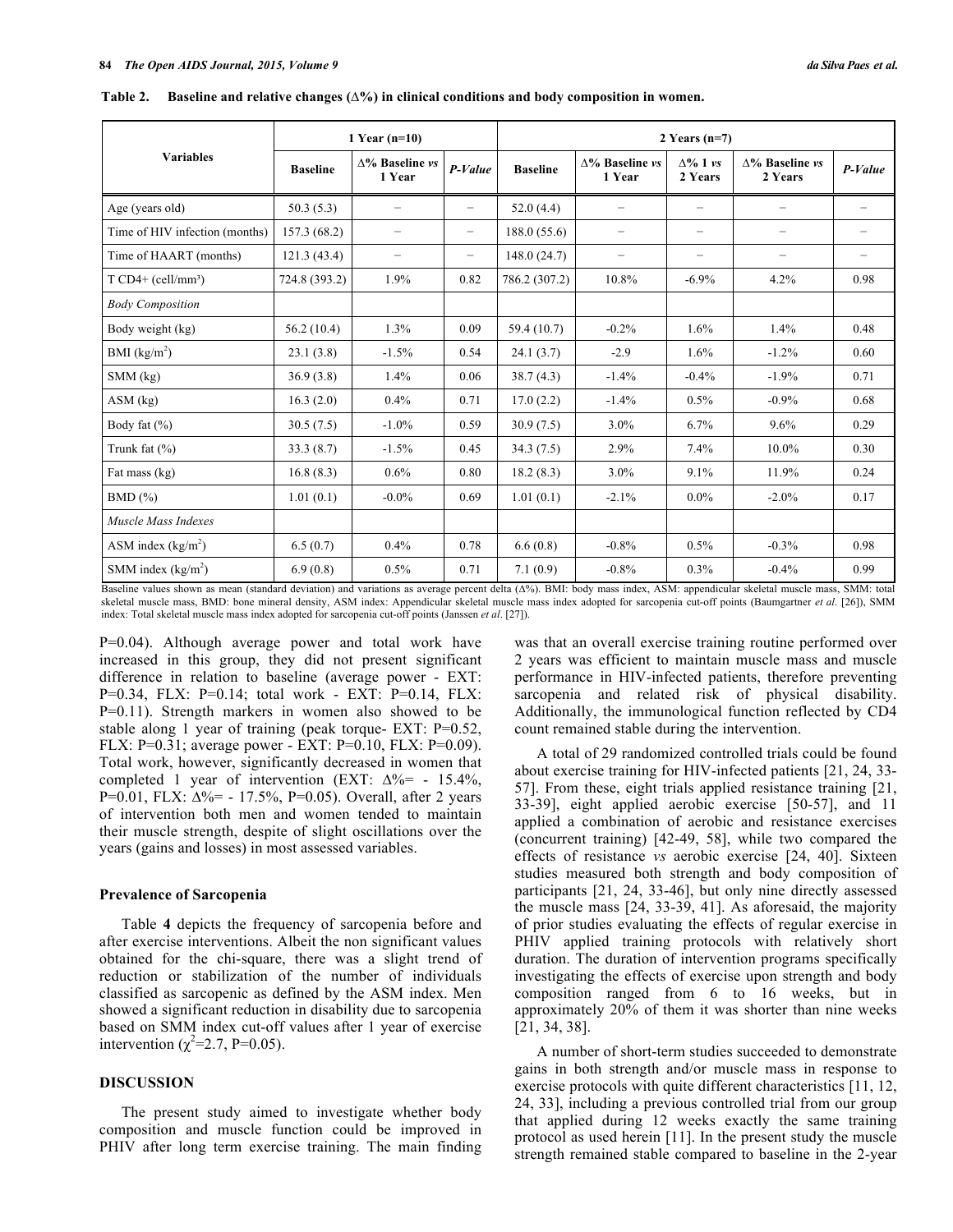#### Table 3. Baseline values and relative change  $(\Delta \%)$  of muscle performance markers (1 year, n=25; 2 years, n=13).

|                                  | $HIV-M (n=15)$ |               | $HIV-W (n=10)$ |               |  |  |
|----------------------------------|----------------|---------------|----------------|---------------|--|--|
| 1 Year                           | <b>EXT</b>     | <b>FLX</b>    | <b>EXT</b>     | <b>FLX</b>    |  |  |
| Peak Torque $(N.m^{-1})$         | 153.5(36.4)    | 88.1 (28.8)   | 119.1(20.3)    | 58.5(8.7)     |  |  |
| Baseline vs 1 year $(\Delta\%)$  | $4.2 *$        | $12.2*$       | $-2.6$         | $-6.3$        |  |  |
| P-value                          | $0.04\,$       | 0.04          | 0.52           | 0.31          |  |  |
| <b>Average Power (watts)</b>     | 88.2 (23.9)    | 45.7(16.5)    | 70.9 (14.0)    | 34.8(6.5)     |  |  |
| Baseline vs 1 year $(\Delta\%)$  | 0.5            | 8.2           | $-9.0$         | $-12.7$       |  |  |
| P-value                          | 0.34           | 0.14          | 0.10           | 0.09          |  |  |
| Total Work (J)                   | 1475 (380.6)   | 790.4 (271.9) | 1183 (147.7)   | 613.1 (104.8) |  |  |
| Baseline vs 1 year $(\Delta\%)$  | 3.8            | 17.4          | $-15.4*$       | $-17.5*$      |  |  |
| P-value                          | 0.33           | 0.11          | 0.01           | 0.05          |  |  |
|                                  | $HIV-M (n=7)$  |               | $HIV-W (n=6)$  |               |  |  |
| 2 Years                          | <b>EXT</b>     | FLX           | <b>EXT</b>     | <b>FLX</b>    |  |  |
| Peak Torque (N.m <sup>-1</sup> ) | 179.6 (29.8)   | 93.6 (22.3)   | 117.9(18.0)    | 54.9(8.1)     |  |  |
| Baseline vs 1 year $(\Delta\%)$  | $-0.8$         | 9.9           | $-1.6$         | $-1.4$        |  |  |
| 1 year vs 2 years $(\Delta\%)$   | 3.2            | $-6.8$        | 0.7            | 6.4           |  |  |
| Baseline vs 2 years $(\Delta\%)$ | 1.1            | $-2.2$        | $-1.3$         | 5.1           |  |  |
| P-value                          | 0.95           | 0.74          | 0.97           | 0.78          |  |  |
| <b>Average Power (watts)</b>     | 109.4 (20.9)   | 59.3 (17.8)   | 70.2(12.1)     | 30.1(7.0)     |  |  |
| Baseline vs 1 year $(\Delta\%)$  | $-7.3$         | $-1.6$        | $-9.7$         | 1.0           |  |  |
| 1 year vs 2 years $(\Delta\%)$   | 0.9            | $-3.5$        | 2.0            | 4.9           |  |  |
| Baseline vs 2 years $(\Delta\%)$ | $-7.0$         | $-7.3$        | $-7.6$         | 5.6           |  |  |
| P-value                          | 0.69           | 0.54          | 0.47           | 0.90          |  |  |
| <b>Total Work (J)</b>            | 1826 (331.2)   | 992.2 (342.4) | 1194 (166.3)   | 539.6 (119.9) |  |  |
| Baseline vs 1 year $(\Delta\%)$  | $-7.2$         | 2.5           | $-15.1$        | -4.8          |  |  |
| 1 year vs 2 years $(\Delta\%)$   | 1.6            | 16.4          | 4.0            | 5.2           |  |  |
| Baseline vs 2 years $(\Delta\%)$ | $-6.5$         | 26.5          | $-12.0$        | 0.2           |  |  |
| P-value                          | 0.76           | 0.84          | 0.22           | 0.84          |  |  |

aseline data are shown as absolute values (±standard deviation) in bold and relative changes are summarized as average percent delta. \*: Significant difference compared to baseline (*P ≤* 0.05). HIV-M: men and HIV-W: women. EXT: Knee Extension; FLX: knee Flexion.

group, but increased significantly in the group that trained during 1 year. However, these gains were not concomitant to an increase in muscle mass, which might suggest that even in long term exercise intervention strength improvements would be mostly related to neural adaptations than to muscle hypertrophy [19]. This finding is consistent with premises from prior research suggesting that PHIV could improve muscle fitness in the same manner as sarcopenic elder individuals [17]. Additionally, it is feasible to suppose from our findings that even if the hypertrophy capacity is impaired in PHIV, this does not necessarily imply inability of the muscle to respond to exercise stimuli, at least in the sense of increasing the functional capacity and preserving the existing tissue.

Evidently, the existence of a non exercise control group would help confirming such hypothesis, particularly if non exercise controls had reduced their muscle mass and strength along the years in comparison with the trained groups. In any case, investigations in this regard are scarce. Actually, we could find only one study demonstrating a consistent decline of muscle mass in sedentary PHIV over five years compared to healthy controls [41], which reinforces our presupposition. Unfortunately, it was not possible to set a control group in the present trial and further investigation is necessary to provide a better insight on this matter.

Overall, data for isokinetic strength assessment indicated that muscle performance was maintained along the 2 years of supervised training in both sexes. However, women exhibited a slight decrease in total work (∼15%) in the first evaluation (1 year), which was kept stable after 2 years of intervention. The peak torque can be defined as the highest muscular force output at any moment during a repetition, and represents muscle's maximum strength capability. On the other hand, the total work reflects the muscle's capability to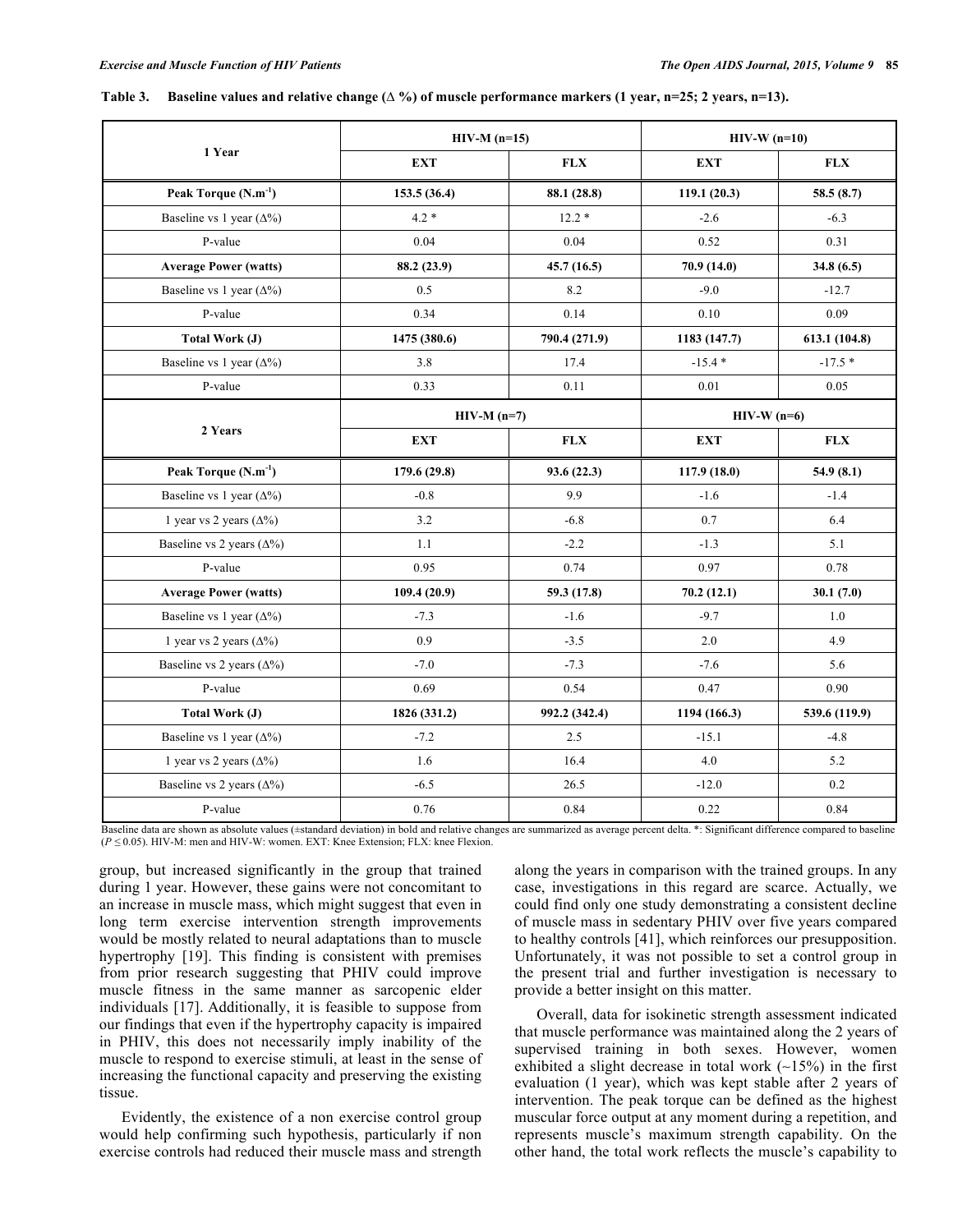Table 4. Patients classified with moderate or high risk to physical disability due to sarcopenia according to the SMM index (Janssen et al. [27]) and as sarcopenic or non-sarcopenic according to the ASM index (Baumgartner et al. [26]) after 1 **year and 2 years of supervised exercise intervention.**

| 1 Year $(n=25)$ | Group | <b>Moderate Risk</b> | <b>High Risk</b> | $\chi^2$                 | P-value                  | Sarcopenic   | <b>Non Sarcopenic</b> | $\chi^2$                 | P-Value                  |
|-----------------|-------|----------------------|------------------|--------------------------|--------------------------|--------------|-----------------------|--------------------------|--------------------------|
| <b>Baseline</b> | HIV-M | 8                    | 7                | $\overline{\phantom{0}}$ | $\overline{\phantom{a}}$ | 3            | 12                    | $\overline{\phantom{a}}$ | $\overline{\phantom{a}}$ |
|                 | HIV-W | 3                    |                  | $\overline{\phantom{a}}$ | $\overline{\phantom{a}}$ |              | 9                     | $\overline{\phantom{a}}$ | $\overline{\phantom{a}}$ |
| 1 year          | HIV-M | 10                   | 2                | 2.7                      | $0.05*$                  | 3            | 12                    | 0.0                      | 1.00                     |
|                 | HIV-W | 3                    |                  | 0.0                      | 1.00                     | $\mathbf{0}$ | 10                    | 1.0                      | 0.30                     |
| 2 Years         | Group | <b>Moderate Risk</b> | <b>High Risk</b> | $\chi^2$                 | <i>P</i> -value          | Sarcopenic   | <b>Non Sarcopenic</b> | $\chi^2$                 | P-Value                  |
| <b>Baseline</b> | HIV-M | $\overline{4}$       | $\overline{4}$   | $\overline{\phantom{a}}$ | $\overline{\phantom{a}}$ | $\mathbf{0}$ | 8                     | $\overline{\phantom{a}}$ |                          |
|                 | HIV-W | 3                    | $\theta$         | $\overline{\phantom{a}}$ | $\overline{\phantom{a}}$ | $\mathbf{0}$ | 7                     | $\overline{\phantom{a}}$ | $\overline{\phantom{a}}$ |
| 1 year          | HIV-M | $\tau$               |                  | 2.6                      | 0.10                     |              | 7                     | 1.0                      | 0.30                     |
|                 | HIV-W |                      |                  | 1.8                      | 0.17                     | $\mathbf{0}$ | 7                     | 0.0                      | 1.00                     |
| 2 years         | HIV-M | $\overline{4}$       | $\overline{4}$   | 0.0                      | 1.00                     | $\mathbf{0}$ | 8                     | 0.0                      | 1.00                     |
|                 | HIV-W |                      |                  | 1.8                      | 0.17                     |              | 6                     | 1.0                      | 0.29                     |

 $\chi^2$ : Chi-square. \*: Significant difference compared to baseline (*P*  $\leq$  0.05). HIV-M: men, HIV-W: women. Cut-off points for detecting sarcopenia using the ASM index - 7.26 kg/m<sup>2</sup> for men and 5.45 kg/m<sup>2</sup> for women Cut-off points related to moderate and high risk of disability from sarcopenia using the SMM index - for men: 8.51-10.75 kg/m<sup>2</sup> and ≤8.50 kg/m<sup>2</sup>, respectively; for women: 5.76-6.75 kg/m<sup>2</sup> and  $\leq$ 5.75 kg/m<sup>2</sup>, respectively.

maintain torque throughout the whole test. In a few words, the total work might be affected by both maximal strength and accumulated stress due to successive sets [29, 59]. Since the peak torque/ power output in men and women remained stable along the supervised training, it is feasible to speculate that the decrease in total work observed in females could be related to higher muscle fatigue during the test. Prior studies reinforce this premise, suggesting that there would be gender related effects of HAART upon hormonal levels, muscle fibers, and mitochondrial dysfunction [2, 60]. Evidently, further research is warranted to ratify this possibility, since additional reduction in total work in women was not detected after 2 years, despite the fact that HAART was not discontinued.

The preservation of strength and muscle mass in our sample had implications on pre *vs* post prevalence of sarcopenia and related risk for disability, as evaluated by indexes usually applied in elderly populations [26, 61]. A significant and fast decline in muscle mass has been reported in PHIV under HAART [41, 62] with consequent repercussion on the ability to perform tasks demanding important strength levels [7, 8]. An increased prevalence of sarcopenia along the years would be therefore expected among sedentary PHIV [8]. Our data suggested that regular exercise of moderate intensity and volume is, at least, capable to preserve the muscle mass in HAART treated PHIV over relatively long periods of time - the prevalence of sarcopenia in men and women remained stable during the 2 year follow up and decreased in men after 1-year intervention. To our knowledge, this is the first study to demonstrate that strength levels in PHIV may be increased or maintained due to exercise intervention longer than 1 year. Furthermore, it has been shown that this important functional outcome would be related to the preservation of muscle mass. Evidently, these findings should be taken into account in the context of long term treatment of PHIV - the beneficial effects of physical exercise seem to be consistent

over the years, instead of transitory and limited to short periods.

The lack of a formal non exercise control is the major limitation of the present study. Actually, eligible patients that declined to participate of exercise training also refused to perform body composition and isokinetic assessments. For ethical reasons, those that fulfilled eligibility criteria could not be precluded to participate of the intervention. On the other hand, it is important to mention that previous research have adopted similar strategy of using preexercise data as a "control set" to investigate the effects of exercise upon muscle strength and mass in within-group trials [63]. Furthermore, follow ups investigating the effects of regular exercise for 1 year or more are very scarce - actually, most studies with concurrent training in HIV-patients are limited to 6-16 weeks, which limits inferences about the real impact of training on muscle mass and strength due to the major influence of gains related to neural adaptations [64-66]. On the other hand, the wasting syndrome is still a reality among HIV-infected patients, particularly when their come from low income social classes, which is the case of the majority of our patients. In this context, the present findings can be considered as clinically relevant despite the limitations of our protocol, since it has been originally demonstrated that long term exercise intervention is likely to preserve along the years the muscle mass, strength, and functionality of PHIV under HAART.

Additionally, it was not possible to control for changes in the antiretroviral type or dosage used by patients during the experiment. The HAART may include different drugs (i.e.: nucleoside transcriptase reverse inhibitors, protease inhibitors etc.) and depending on the type, dosage and time of utilization of a specific combination of them, different effects on mitochondrial function, muscle fiber and protein synthesis might be expected [3]. Also, analysis of other immunological markers (CD4:CD8 ratio, leukocytes count)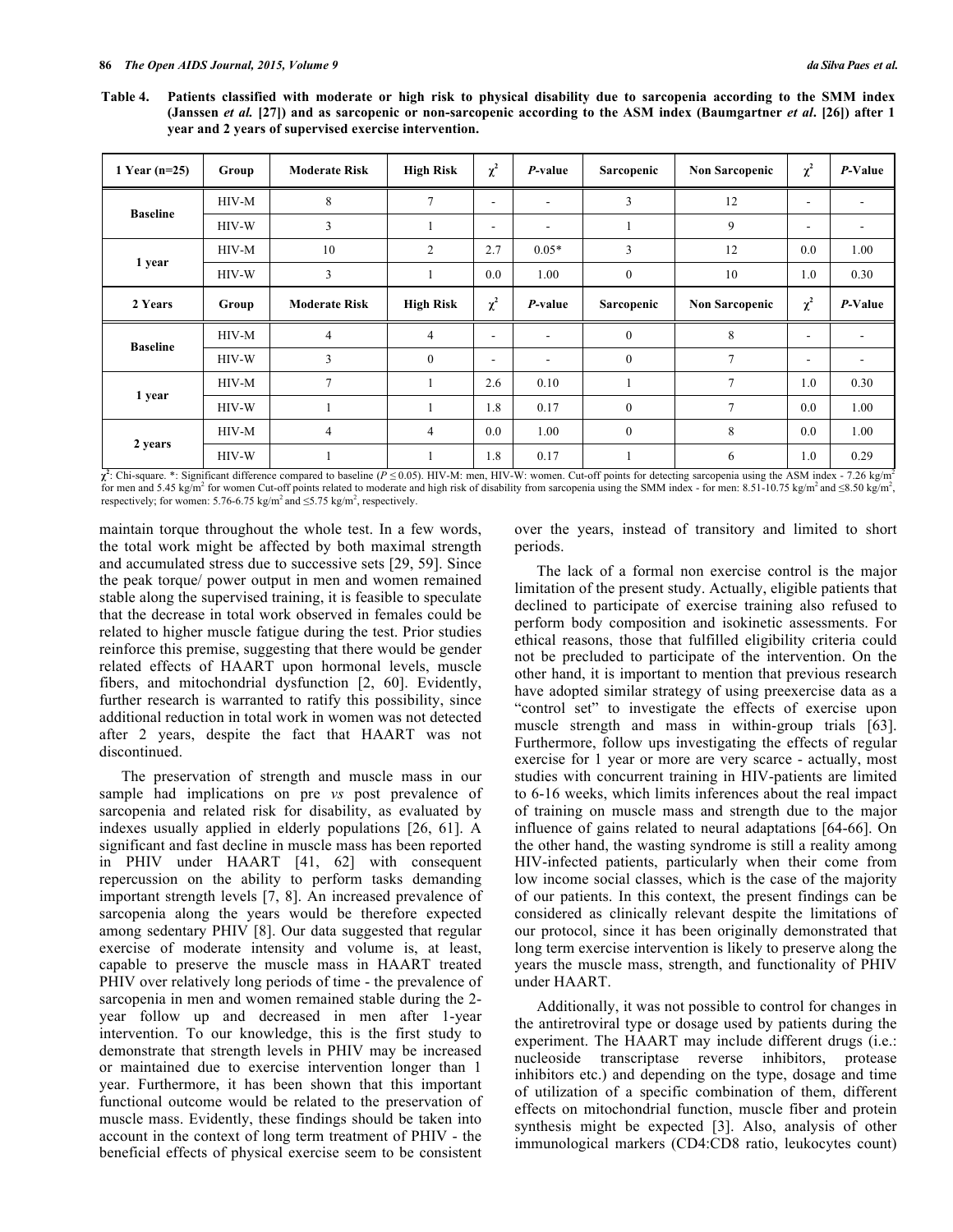would be useful to complement the immune markers presently assessed.

In conclusion, this pre-post intervention trial suggested that a supervised training program including aerobic, resistant, and flexibility exercises performed for 1 to 2 years would be capable to increase or maintain muscle performance and preserve muscle mass in HAART treated HIV-infected patients, with no apparently negative effects on the immunological function as reflected by the CD4 count. Long term physical exercise programs should be therefore considered as an essential part of HIV therapy, in order to prevent sarcopenia and preserve the functional autonomy of PHIV along the years. However, further research, particularly randomized controlled trials are warranted to ratify these preliminary results.

### **CONFLICT OF INTEREST**

The authors confirm that this article content has no conflict of interest.

### **ACKNOWLEDGEMENTS**

This work was partially supported by FAPERJ and CNPQ. We also thank the staff from the Interdisciplinary Nutritional Assessment Laboratory of the University of Rio de Janeiro State (LIAN) for conducting DXA exams.

### **REFERENCES**

- [1] Carr A, Cooper DA. Adverse effects of antiretroviral therapy. Lancet 2000; 356(9239): 1423-30.
- [2] Cotter AG, Powderly WG. Endocrine complications of human immunodeficiency virus infection: hypogonadism, bone disease and tenofovir-related toxicity. Best Pract Res Clin Endocrinol Metab 2011; 25(3): 501-15.
- [3] Authier FJ, Gherardi RK. Muscular complications of human immunodeficiency virus (HIV) infection in the era of effective antiretroviral therapy. Rev Neurol (Paris) 2006; 162(1): 71-81.
- [4] Deeks SG. Immune dysfunction, inflammation, and accelerated aging in patients on antiretroviral therapy. Top HIV Med 2009; 17(4): 118-23.
- [5] Brown TT, Glesby MJ. Management of the metabolic effects of HIV and HIV drugs. Nat Rev Endocrinol 2011; 8(1): 11-21.
- [6] Hall DT, Ma JF, Marco SD, Gallouzi IE. Inducible nitric oxide synthase (iNOS) in muscle wasting syndrome, sarcopenia, and cachexia. Aging (Albany NY) 2011; 3(8): 702-15.
- [7] Erlandson KM, Allshouse AA, Jankowski CM*, et al.* Functional impairment is associated with low bone and muscle mass among persons aging with HIV infection. J Acquir Immune Defic Syndr 2013; 63(2): 209-15.
- [8] Wasserman P, Segal-Maurer S, Rubin DS. High prevalence of low skeletal muscle mass associated with male gender in midlife and older HIV-infected persons despite CD4 cell reconstitution and viral suppression. J Int Assoc Provid AIDS Care 2014; 13(2): 145- 52.
- [9] Pillard F, Laoudj-Chenivesse D, Carnac G*, et al.* Physical activity and sarcopenia. Clin Geriatr Med 2011; 27(3): 449-70.
- [10] O'Brien K, Nixon S, Tynan AM, Glazier RH. Effectiveness of aerobic exercise in adults living with HIV/AIDS: systematic review. Med Sci Sports Exerc 2004; 36(10): 1659-66.
- [11] Farinatti PT, Borges JP, Gomes RD, Lima D, Fleck SJ. Effects of a supervised exercise program on the physical fitness and immunological function of HIV-infected patients. J Sports Med Phys Fitness 2010; 50(4): 511-8.
- [12] Ciccolo JT, Jowers EM, Bartholomew JB. The benefits of exercise training for quality of life in HIV/AIDS in the post-HAART era. Sports Med 2004; 34(8): 487-99.
- [13] Souza PM, Jacob-Filho W, Santarem JM, Zomignan AA, Burattini MN. Effect of progressive resistance exercise on strength evolution of elderly patients living with HIV compared to healthy controls. Clinics (Sao Paulo) 2011; 66(2): 261-6.
- [14] Walrand S, Guillet C, Salles J, Cano N, Boirie Y. Physiopathological mechanism of sarcopenia. Clin Geriatr Med 2011; 27(3): 365-85.
- [15] Cruz-Jentoft AJ, Baeyens JP, Bauer JM*, et al.* Sarcopenia: European consensus on definition and diagnosis: Report of the European Working Group on Sarcopenia in Older People. Age Ageing 2010; 39(4): 412-23.
- [16] Taivassalo T, Haller RG. Exercise and training in mitochondrial myopathies. Med Sci Sports Exerc 2005; 37(12): 2094-101.
- [17] Jones TE, Stephenson KW, King JG*, et al.* Sarcopenia- mechanisms and treatments. J Geriatr Phys Ther 2009; 32(2): 83-9.
- [18] O'Brien K, Tynan AM, Nixon S, Glazier RH. Effects of progressive resistive exercise in adults living with HIV/AIDS: systematic review and meta-analysis of randomized trials. AIDS Care 2008; 20(6): 631-53.
- [19] Hunter GR, McCarthy JP, Bamman MM. Effects of resistance training on older adults. Sports Med 2004; 34(5): 329-48.
- [20] Clingerman EM. Participation in physical activity by persons living with HIV disease. J Assoc Nurses AIDS Care 2003; 14(5): 59-70.
- [21] Spence DW, Galantino ML, Mossberg KA, Zimmerman SO. Progressive resistance exercise: effect on muscle function and anthropometry of a select AIDS population. Arch Phys Med Rehabil 1990; 71(9): 644-8.
- [22] Dudgeon WD, Phillips KD, Carson JA*, et al.* Counteracting muscle wasting in HIV-infected individuals. HIV Med 2006; 7(5): 299- 310.
- [23] Souza PM, Jacob-Filho W, Santarem JM*, et al.* Progressive resistance training in elderly HIV-positive patients: does it work? Clinics (Sao Paulo) 2008; 63(5): 619-24.
- [24] Lindegaard B, Hansen T, Hvid T*, et al.* The effect of strength and endurance training on insulin sensitivity and fat distribution in human immunodeficiency virus-infected patients with human immunodeficiency virus-infected patients with lipodystrophy. J Clin Endocrinol Metab 2008; 93(10): 3860-9.
- [25] Aagaard P, Simonsen EB, Andersen JL, Magnusson P, Dyhre-Poulsen P. Neural adaptation to resistance training: changes in evoked V-wave and H-reflex responses. J Appl Physiol 2002; 92(6): 2309-18.
- [26] Baumgartner RN, Koehler KM, Gallagher D*, et al.* Epidemiology of sarcopenia among the elderly in New Mexico. Am J Epidemiol 1998; 147(8): 755-63.
- [27] Janssen I, Baumgartner RN, Ross R, Rosenberg IH, Roubenoff R. Skeletal muscle cutpoints associated with elevated physical disability risk in older men and women. Am J Epidemiol 2004; 159(4): 413-21.
- [28] Kelly TL, Berger N, Richardson TL. DXA body composition: theory and practice. Appl Radiat Isot 1998; 49(5-6): 511-3.
- [29] Pincivero DM, Lephart SM, Karunakara RA. Reliability and precision of isokinetic strength and muscular endurance for the quadriceps and hamstrings. Int J Sports Med 1997; 18(2): 113-7.
- [30] Gallagher D, Visser M, De Meersman RE*, et al.* Appendicular skeletal muscle mass: effects of age, gender, and ethnicity. J Appl Physiol (1985) 1997; 83(1): 229-39.
- [31] Kruger K, Mooren FC. Exercise-induced leukocyte apoptosis. Exerc Immunol Rev 2014; 20: 117-34.
- [32] Garber CE, Blissmer B, Deschenes MR*, et al.* American College of Sports Medicine position stand. Quantity and quality of exercise for developing and maintaining cardiorespiratory, musculoskeletal, and neuromotor fitness in apparently healthy adults: guidance for prescribing exercise. Med Sci Sports Exerc 2011; 43(7): 1334-59.
- [33] Sakkas GK, Mulligan K, Dasilva M*, et al.* Creatine fails to augment the benefits from resistance training in patients with HIV infection: a randomized, double-blind, placebo-controlled study. PLoS One 2009; 4(2): e4605.
- [34] Roubenoff R, Wilson IB. Effect of resistance training on selfreported physical functioning in HIV infection. Med Sci Sports Exerc 2001; 33(11): 1811-7.
- [35] Shevitz AH, Wilson IB, McDermott AY*, et al.* A comparison of the clinical and cost-effectiveness of 3 intervention strategies for AIDS wasting. J Acquir Immune Defic Syndr 2005; 38(4): 399-406.
- [36] Agin D, Gallagher D, Wang J*, et al.* Effects of whey protein and resistance exercise on body cell mass, muscle strength, and quality of life in women with HIV. AIDS 2001; 15(18): 2431-40.